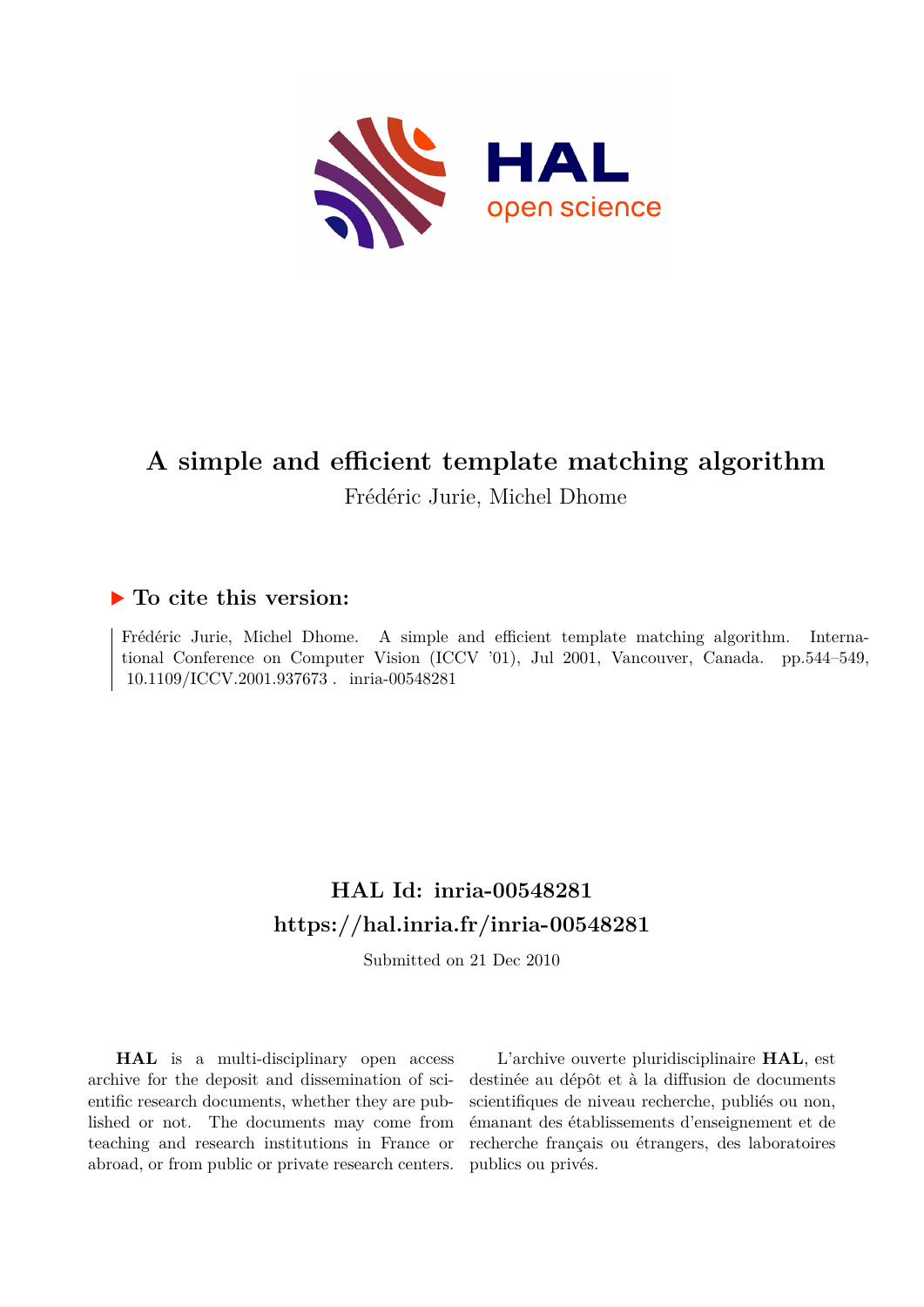#### **A simple and efficient template matching algorithm.**

Frédéric Jurie and Michel Dhome LASMEA - UMR 6602 of CNRS, Blaise-Pascal University, F-63177 Aubière - FRANCE

#### **Abstract**

*We propose a general framework for object tracking in video images. It consists in low-order parametric models for the image motion of a target region. These models are used to predict the movement and to track the target. The difference of intensity between the pixels belonging to the current region and the pixels of the selected target (learnt during an off-line stage) allows a straightforward prediction of the region position in the current image.*

*The proposed algorithm allows to track in real time (less than 10ms) any planar textured target under homographic motions. This algorithm is very simple (a few lines of code) and very efficient (less than 10 ms on a 150Mhz hardware).*

#### **1. Introduction**

In traditional tracking approaches there are two major groups, either the tracking is performed in the image (the pattern is directly tracked) or in the pose space (tracking of the object's pose).

The first approach relies on such techniques as normalized correlation or template matching. Darell *et al.* [7, 6], Brunelli *et al.* [3] propose to maximize a correlation criterion between a vector characterizing the reference pattern and the image content. The processing times - significant in this case - can be reduced by working in sub-spaces of the initial image representation [18, 14, 15]. The main limitation of these approaches is their lack of resistance with regard to occlusions. Black and Jepson [2] have overcome this limitation by reconstructing the occluded parts. They replace the quadratic norm generally used to construct the approximation of the image in the eigenspace by a robust error norm. This reconstruction involves the minimization of a nonlinear function, performed using a simple gradient descent scheme. They used the same scheme to find the parametric transformation aligning the pattern on the image.

The other group of tracking techniques are those based on the computation of the object's current pose. It involves 3D models of objects, by means of 3D feature sets. These features can be points [9], line segments [5, 11], edges [10], or regions [16]. With these techniques it is possible to localize the object [12] in the current image and to predict the feature positions in the subsequent images, according to a motion model [19, 20] and an uncertainty model [13]. We specially note the work of Strom *et al.* [17] and Basu *et al.* [1]. They describe a real-time system for tracking and 3D modeling. The main idea is to select a dense set of feature points. They are matched against the incoming video to update the pose of the 3D model. A generic 3D polygonal object model is required (head or lips in their case). Pose search techniques are naturally less sensitive to occlusions, as they are based on local correspondences. If several correspondences are missing the pose is still computable.

Our work is related to the first of these two groups, as we are interested in the tracking of templates in video sequences. Recently, various successful approaches for object tracking have been proposed. They aim to track complex objects in real time, in realistic situations (occlusions, changes of illumination). They deal either on how to precisely predict the position of the template (or the relative position of the camera) by using motion models and predictive filtering, or on the way to find the actual position of the template by exploring a neighborhood of the prediction. Unlike the first problem, the second is generally computationally expensive, as it involves a search in the image or in the pose space, taking into account object occlusions if necessary. Black and Jepson [2] give a good example of how this search can be carried out. They proposed to use an optimization algorithm which simultaneously find the object's position and reconstruct occluded parts. This optimization is unfortunately slow.

We proposed to use the following framework, illustrated in Figure 1. The position of the target template in the first image is supposed to be known. The problem is then to estimate the position of this template in the subsequent images. By comparing the grey level values of the target template with the grey level values of the predicted region, is is possible to obtain the actual position of the template in the current image. This computation is possible because – during an off-line training stage – a relation between the variations of intensities and the variations of position has been learnt,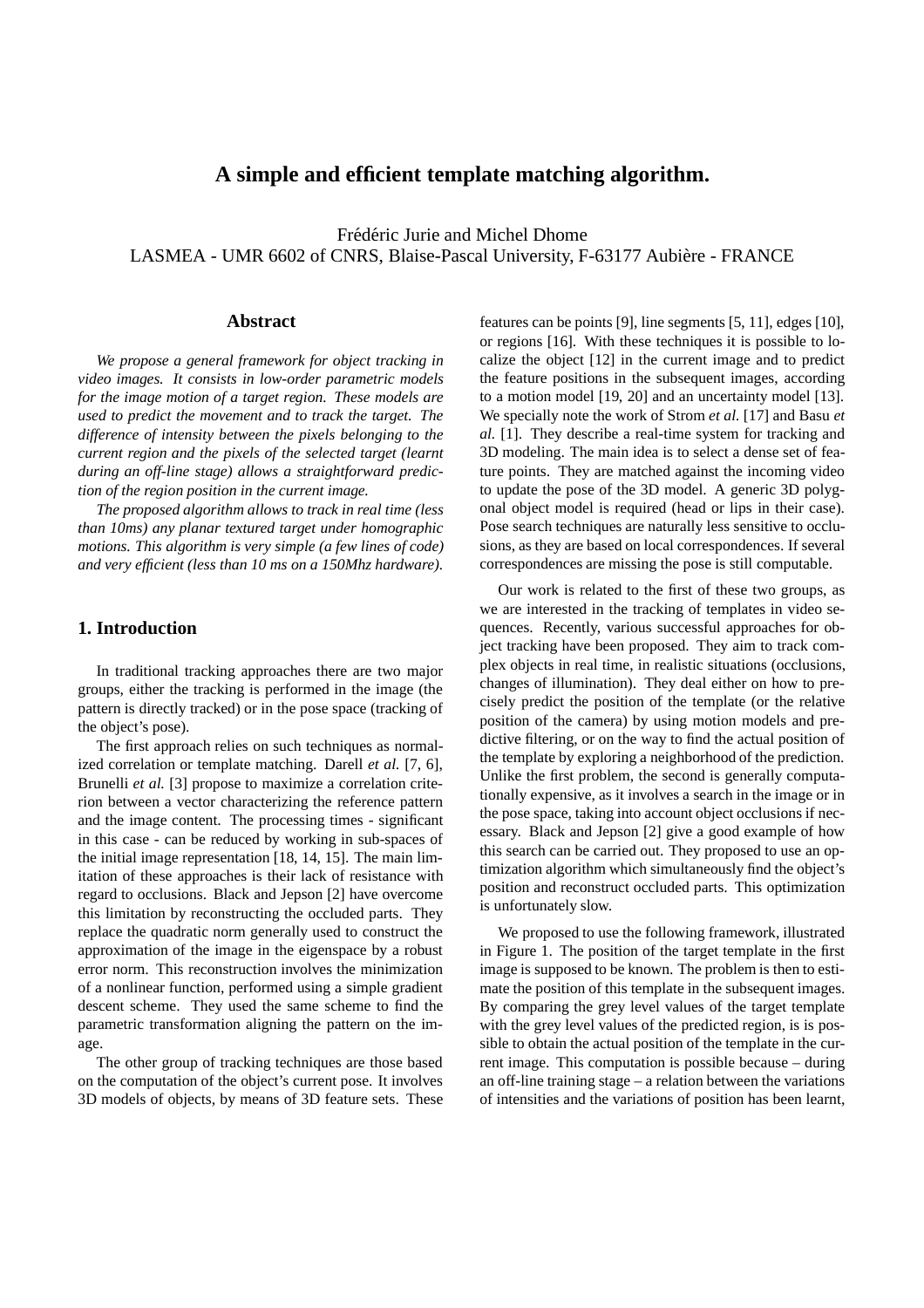

**Figure 1. Illustration of the tracking principle.**

using an hyperplane modelization.

This article is made of three sections. The first one - section 2 - is devoted to a short presentation of the bases of tracking framework, while the proposed approach as well as the correspondinf algorithms are given in section 3. Finally, in section 4, our approach is discussed and compared to relative works.

#### **2. Region tracking**

#### **2.1. Formulation**

Let<sup>1</sup>  $I(\mathbf{x}, t)$  the brightness value at the location  $\mathbf{x} =$  $(x, y)$  in an image acquired at time t. Let the set  $\mathcal{R}$  =  $(\mathbf{x}_1, \mathbf{x}_2, ..., \mathbf{x}_N)$  the set of N image locations which define a *target region*.  $I(\mathcal{R}, t) = (I(\mathbf{x}_1, t), I(\mathbf{x}_2, t), \cdots, I(\mathbf{x}_N, t))$ is a vector of the brightness values of the target region. We refer to  $I(R, t_0)$  as *the reference template*. It is the template which is to be tracked;  $t_0$  is the initial time ( $t = 0$ ). At this time, the position of the template is  $\mu_0^*$ 

The relative motion between the object and the camera induces changes in the position of the template in the image. We assume that these transformations can be perfectly modeled by a parametric *motion model*  $f(\mathbf{x}; \mu(t))$  where x denotes an image location and  $\mu(t)$  =  $(\mu_1(t), \mu_2(t), \ldots, \mu_n(t))$  denotes a set of parameters. We assume that  $N>n$  and that f is differentiable both in x and  $\mu$ . We call  $\mu$  the motion parameter vector. The set of N image locations  $(\mathbf{f}(\mathbf{x}_1;\mu(t)), \mathbf{f}(\mathbf{x}_2;\mu(t)),\ldots, \mathbf{f}(\mathbf{x}_N;\mu(t)))$  is denoted  $f(R; \mu(t))$ 

With these assumptions, "tracking the object at time t" means "compute  $\mu(t)$  such that  $\mathbf{I}(\mathbf{f}(\mathcal{R}; \mu(t)), t) =$  $I(f(\mathcal{R}; \mu_0), t_0)$ ". We write  $\mu(t)$  the estimation of the ground truth value  $\mu^*(t)$ .

The motion parameter vector of the target region  $\mu(t)$ can be estimated by minimizing the least squares following function :

$$
O(\mu(t)) = \|\mathbf{I}(\mathbf{f}(\mathcal{R}; \mu^*(t_0)), t_0) - \mathbf{I}(\mathbf{f}(\mathcal{R}; \mu(t)), t)\|.
$$

This very general formulation of tracking have been used by several authors. Black and Jepson [2] give a good example of how this minimization can be carried out. They proposed to use an optimization algorithm (Levenberg-Marquard), which is unfortunately slow and can only tolerate very small movements of the object.

A very straightforward and efficient computation of  $\mu(t + \tau)$  can be obtained by writing :

$$
\mu(t+\tau) = \mu(t) + \mathbf{A}(t+\tau)(\mathbf{I}(\mathbf{f}(\mathcal{R}; \mu_0^*), t_0) \n-\mathbf{I}(\mathbf{f}(\mathcal{R}; \mu(t)), t+\tau)), \tag{1}
$$

if matrix  $A(t + \tau)$  can be obtained with small online computation.  $\tau$  denotes the time between 2 successive images. If we write  $\delta i(t + \tau) = I(f(\mathcal{R}; \mu_0^*, t_0) \mathbf{I}(\mathbf{f}(\mathcal{R}; \mu(t)), t + \tau)$  and  $\delta \mu(t + \tau) = \mu(t + \tau) - \mu(t),$ equation (1) can be written:

$$
\delta\mu(t+\tau) = \mathbf{A}(t+\tau)\delta\mathbf{i}(t+\tau) \tag{2}
$$

#### **2.2. Hyperplane approximation**

Equation (2) can be seen as the modellization by  $n$  hyperplanes. In this section, time is suppressed in order to obtain simpler notations. Equation (2) can be rewritten :

$$
\begin{cases}\n0 = (a_{11}, \ldots, a_{1N}, -1)(\delta i_1, \ldots, \delta i_N, \delta \mu_1)^T \\
0 = (a_{i1}, \ldots, a_{iN}, -1)(\delta i_1, \ldots, \delta i_N, \delta \mu_i)^T \\
0 = (a_{n1}, \ldots, a_{nN}, -1)(\delta i_1, \ldots, \ldots, \delta i_N, \delta \mu_n)^T\n\end{cases}.
$$

Under this form, we can clearly observe that  $a_{i1},\ldots,a_{ij},\ldots,a_{iN}$  are the coefficients of n hyperplanes that can be estimated by using a least square estimation.

To learn the matrix  $A$ , suppose that the current position of the region of interest is characterized by the vector  $u$ . If this vector is perturbated such that  $\mu' = \mu + \delta \mu$ , the region of interest is moved and the vector  $\delta \mathbf{i} = \mathbf{I}(\mathcal{R}, \mu) - \mathbf{I}(\mathcal{R}, \mu')$ is computed. This "perturbation" procedure is repeated  $N_p$ times, with  $N_p > N$ .

At the end, we have collected  $N_p$  couples  $(\delta \mathbf{i}^k, \delta \mu^k)$ . It is then possible to obtain a matrix **A** such  $\sum_{k=1}^{k=1} (u^k \mathbf{A} \delta \mathbf{i}^k$ <sup>2</sup> is minimal. By writing  $\mathbf{H} = (\delta \mathbf{i}^1, \dots, \delta \mathbf{i}^N)^p$  and  $\mathbf{Y} = (\delta \mu^1, \dots, \delta \mu^N)$ , A can be obtained by

$$
\mathbf{A} = (\mathbf{H}^T \mathbf{H})^{-1} \mathbf{H}^T \mathbf{Y}.
$$
 (3)

A similar scheme has already been proposed by Cootes *et. al.* [4], in a different context (they have used it to dynamically estimate the parameters of a face appearance model).

<sup>1</sup>Bold fonts denote vectors and matrices.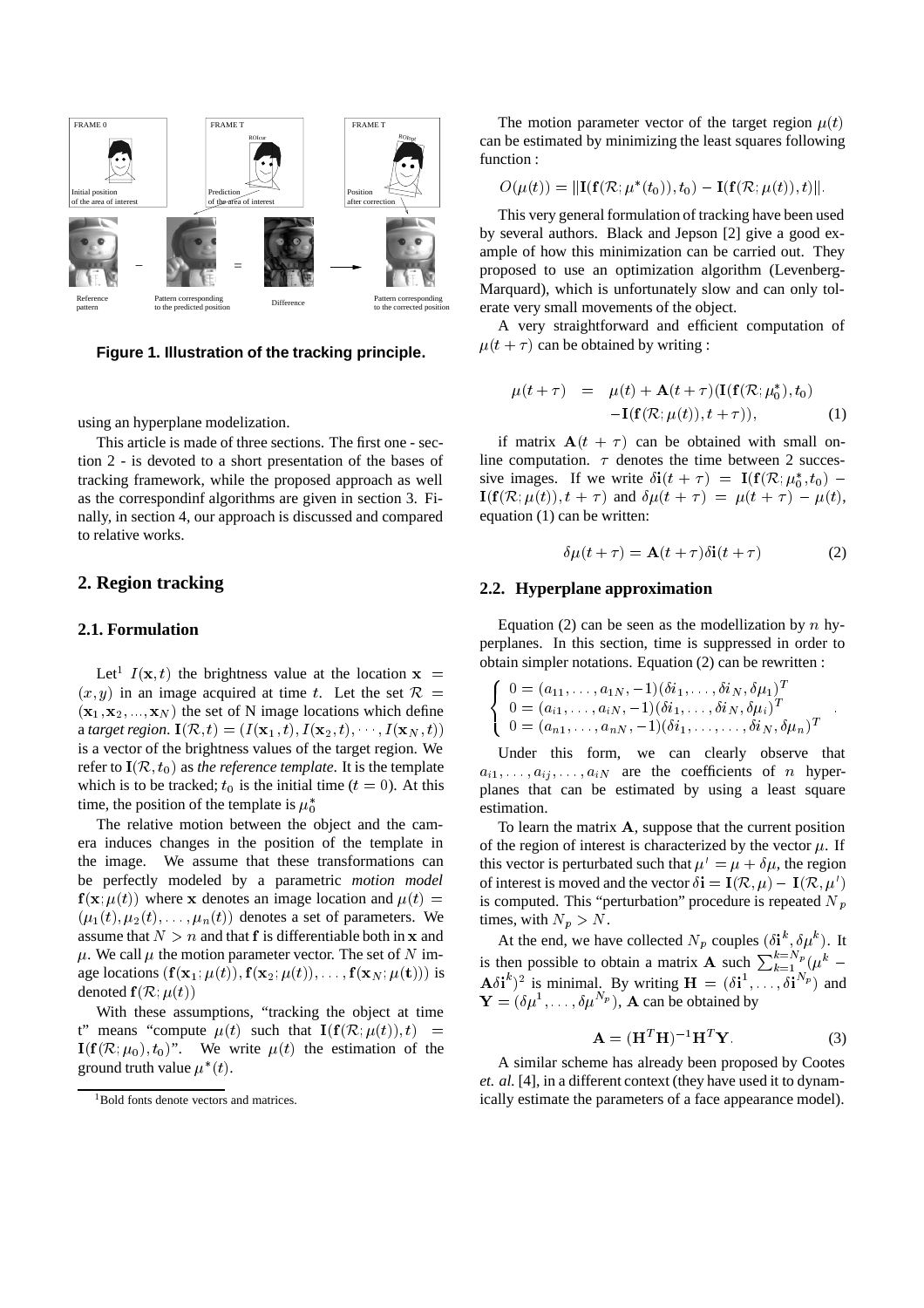#### **3. Efficient tracking with image hyperplanes**

The Hyperplane Approximation scheme is very inefficient, taken under its initial form. The direct computation of the matrix <sup>A</sup> involves a least square minimization, which is to be repeated at each new image. The matrix depends on the current position, orientation, etc. given by  $\mu$ . The learning stage consists in computing a linear relation between a set of grey level differences and a correction of the parameters  $\mu$ . If this relationship is computed around the initial position  $\mu_0^*$  – known when the user select an image region – the obtained matrix **A** is not valid for other values of  $\mu$ .

We are going to see how is it possible to establish this relation for any value of  $\mu$ , without recomputing the matrix.



**Figure 2. The region reference.**

**Learning stage.** Let the region be defined as  $\mathcal{R}$  $(x_1, x_2, ..., x_N)$  the set of N point locations in a local reference called the *region reference* (see Fig. 2). The function  $f(x; \mu)$  changes the coordinates of  $x = (x, y)$  in the region reference into  $\mathbf{u} = (u, v) = \mathbf{f}(\mathbf{x}; \mu)$  in the image reference.

When the user defines a target region in the reference image, he defines a set of correspondences between points of the *region reference* and points of the *image reference* (for example the corners of a rectangular region). Knowing this set of correspondences, the computation of  $\mu_0^*$  such that  $f(x; \mu_0^*)$  aligns the *region reference* on the target (defined in the *image reference*) is possible.

The learning stage consists in producing small perturbations (shifts) on  $\mu_0^*$  using a function written P. We write  $\mu_0' = \mathcal{P}(\mu_0^*)$  a perturbation of  $\mu_0^*$ . This perturbation produces the change of brightness :

$$
\delta \mathbf{i} = \mathbf{I}(\mathbf{f}(\mathcal{R}; \mu_0^*)) - \mathbf{I}(\mathbf{f}(\mathcal{R}; \mu_0')).
$$

A set of  $N_p$  perturbations  $\delta \mu = \mathcal{P}(\mu_0^*) - \mu_0^*$  are produced in order to obtain the linear model giving  $\delta \mu = A \delta i$ . Therefore, knowing  $\delta$ i we will be able to estimate  $\mathcal{P}(\mu_0^*)$ .

As shown on the figure 3, if  $\mathbf{u}'$  are the coordinates of x in the image reference under the transformation  $\mu'_{0} = \mathcal{P}(\mu_{0}^{*})$ then  $\mathbf{u}' = \mathbf{f}(\mathbf{x}; \mu'_0)$ . Let  $\mathbf{x}'$  be such that  $\mathbf{u} = \mathbf{f}(\mathbf{x}'; \mu'_0)$ . Assuming **f** is invertible, we obtain:  $\mathbf{x}' = \mathbf{f}^{-1}(\mathbf{f}(\mathbf{x}; \mu_0^*); \mu_0').$ 

Therefore, knowing  $\delta$ i we can estimate  $\mathcal{P}(\mu_0^*) = \mu_0$  and finally compute the displacement of the region expressed in the *region reference*. This displacement is only valid in a neighborhood of  $\mu_0^*$ .



**Figure 3. Learning stage.**

Image Reference



**Figure 4. Tracking stage.**

**Tracking stage.** The tracking stage is illustrated in Figure 4. At the beginning of the tracking stage, a prediction of the parameters is known and is denoted  $\mu'$ . The tracking consists in estimating  $\mu$  such that

$$
\mathbf{I}(\mathbf{f}(\mathcal{R};\mu),t) = \mathbf{I}(\mathbf{f}(\mathcal{R};\mu^*)_0,t_0),
$$

with the notation  $I_0(f(\mathcal{R};\mu_0^*)) = I(f(\mathcal{R};\mu_0^*), t_0)$ . Time t is removed to simplify expressions.

By computing

$$
\delta \mathbf{i} = \mathbf{I}_0(\mathbf{f}(\mathcal{R}; \mu_0^*)) - \mathbf{I}(\mathbf{f}(\mathcal{R}; \mu')) \tag{4}
$$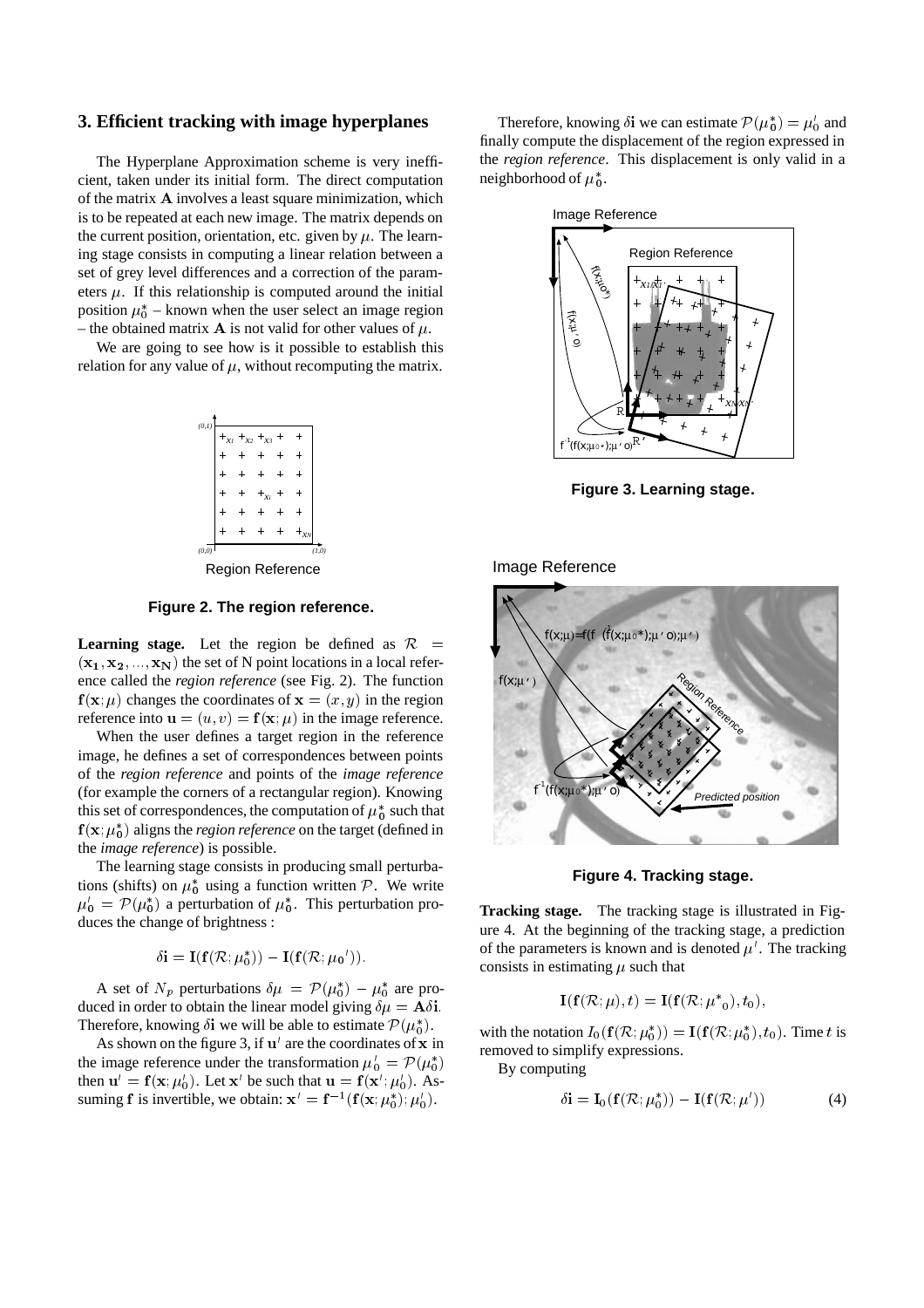we obtain a perturbation  $P(\mu_0^*)$  that would have produced  $\delta$ i if the parameters vector were  $\mu_0^*$ . In that case, a location x of the region is transformed in  $x' = f^{-1}(f(x; \mu'); \mu_0^*),$ with  $\mu' = \mu_0^* + \mathcal{P}(\mu_0^*)$ 

We are lookink for the actual transformation transforming x in  $\mathbf{u} = \mathbf{f}(\mathbf{x}, \mu)$ . As illustrated in Figure 4, introducing  $\mathbf{x}' = \mathbf{f}^{-1}(\mathbf{f}(\mathbf{x}; \mu_0^*); \mu_0')$  in the relation  $\mathbf{u}' = \mathbf{f}(\mathbf{x}', \mu')$  gives :

$$
\mathbf{f}(\mathbf{x}; \mu) = \mathbf{f}(\mathbf{f}^{-1}(\mathbf{f}(\mathbf{x}; \mu_0^*); \mu_0'); \mu')
$$
 (5)

This equation is fundamental for tracking : it gives the transformation aligning the region on the target at the current time, knowing a prediction  $\mu'$  and a local perturbation  $\mu_0'$ . This local perturbation around the initial value  $\mu_0^*$  is obtain by mapping the current image on the region reference and computing the difference  $\delta i = I(f(\mathcal{R}, \mu_0^*), t_0)$  –  $I(f(\mathcal{R}, \mu'), t)$ . Equation (2) gives  $\mu'_{0} = \mu_{0}^{*} + A\delta i$ .

The main idea is therefore to correct the transformation of the region in the region reference (acting like if the parameters were  $\mu_0^*$ ) and to transform this correction by applying  $\mu'$  to it.

#### **3.1. Motion models**

Equation (5) can be simplified when affine transforms are used.

**General affine motion.** Let us assume that  $f(x; \mu)$  is affine in x. Then we have  $f(x; \mu) = F(\mu)x$  where x is<br>written with homogeneous coordinates  $x = (ex, sw, e)$  and written with homogeneous coordinates  $\mathbf{x} = (sx, sy, s)$ , and **F** is a  $3 \times 3$  matrix.

In that case, equation (5) becomes :

$$
\mathbf{F}(\mu) = \mathbf{F}(\mu')\mathbf{F}^{-1}(\mu_0')\mathbf{F}(\mu_0^*)
$$
 (6)

where  $\mathbf{F}(\mu_0') = \mathbf{F}(\mu_0^* + \mathbf{A}\delta\mathbf{i})$ .  $\mathbf{F}(\mu')$  is the transformation obtained on the previous image.  $\mathbf{F}(\mu_0^*)$  is computed from the selection of the region in the initial image. The matrix A is obtained in the learning stage. Finally,  $\delta i$  is given by equation (4).

**Similarity motion.** In the case of planar translation, planar rotation and scale, the matrix F becomes

$$
\mathbf{F} = \left( \begin{array}{cc} s\mathbf{R}(\theta) & \mathbf{t} \\ 0 & 1 \end{array} \right)
$$

where  $\mathbf{R}(\theta)$  is a 2  $\times$  2 rotation matrix, s a scaling factor and  $\mathbf{t} = (tx, ty)$  a 2D translation.

**Homography.** Objects views under homography (planar 3D objects) can be modeled by using a eight parameters model, given by the following matrix

$$
\mathbf{F} = \left( \begin{array}{ccc} a & b & c \\ d & e & f \\ g & h & 1 \end{array} \right)
$$

#### **3.2 Pseudo-codes**

**Learning stage.** Let F0 denotes the matrix corresponding to the initial position of the pattern in the first image of the sequence (initial transformation). The learning stage consists in shifting the region of interest slightly from the initial position and in relating the variations of intensity with the shifts. Nbexp shifts are randomly performed, FRandom(ie) denotes the perturbation (shifts) applied at iteration ie. Two matrices are constructed (M and I), one storing the perturbations and the other the variations of grey level values. The matrix A which is the best approximation of M=A\*I is computing using a least square approximation. The function Sample return the grey level values of the current image, given a set of locations.

```
M=[], I=[]Vref = Sample(Image0, F0, \mathcal{R})
FOR (ie=0 TO NBexp BY 1) f
        Fmod = F0 * FRandom(ie)Vcur = Sample(Image, Fmod, \mathcal{R})
        DI = Vcur-Vref
        M = [M ,Fmod]
        I = [I, DI]\}A = (I<sup>t</sup> * I)<sup>-1</sup> * I<sup>t</sup> * M
```
**Tracking stage.** Let F0 denotes the matrix corresponding to the initial position of the pattern in the first image of the sequence, F the position of the pattern in the previous image, Vref the grey level values of the pattern in the first image, and R the image locations where the grey level values are taken.With these notations, the tracking pseudo-code is :

```
DO {
   Vcur = Sample(Image,F,$\cal R$)
   DI = Vcur-Vref
   inv_Fmod = inv(A*DI)
   F = F*inv_Fmod*F0}
```
The algorithm consists only in computing the difference DI between the grey level values of the reference pattern with the grey level values of the current image at the previous position. This difference allows to compute the actual position of the template, corresponding to the transformation F.

The implementation of the tracking algorithm (as well as the learning algorithm) involves only a few lines of code. The tracking consists in a hundred of subtractions (to compute DI), a few hundred of multiplications (to compute Fmod), a matrix inversion (a 8X8 matrix in case of homography), and two matrix products.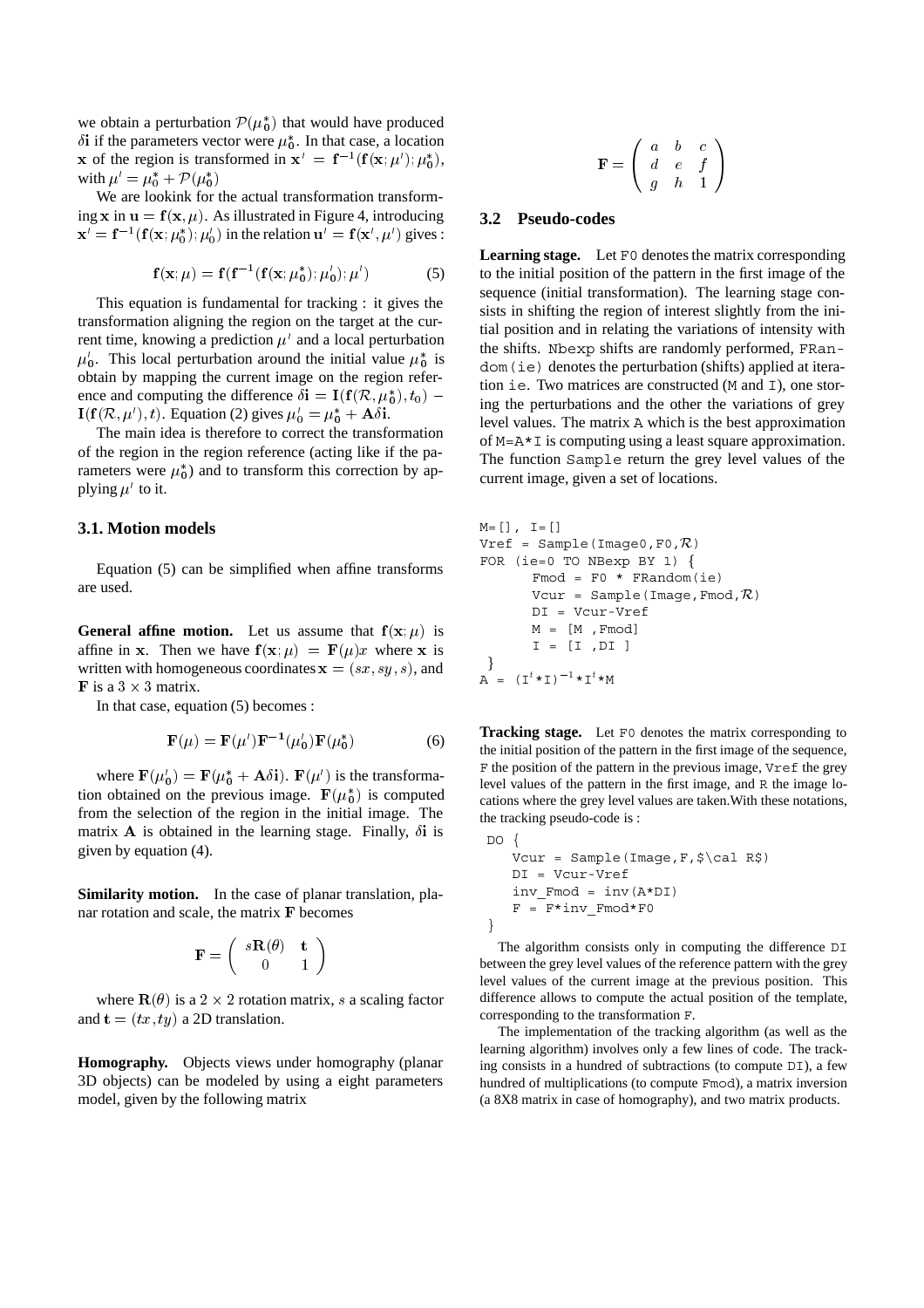

**Figure 5. Real time tracking.**

#### **3.3. Experiments and Results**

The algorithms have been implemented on a O2 Silicon Graphics workstation (having a 150Mhz R5000 processor). About 100 points included in a polygonal area are tracked at the frame rate (25Hz). The treatments take less than 10 ms. The motion is supposed to be an homography.

The four images presented Fig. 5 illustrate a real time tracking sequence. During this sequence the object is rotated at a speed up to 760 degrees per sec. (15 deg. per frame). From our knowledge, none of the previously proposed tracking algorithm can reach this speed on this kind of hardware.

#### **4. Comparison with related works**

Hager *et al.* in [8] propose a similar approach and estimate the matrix  $A$  in equation (2) by using the inverse of an image jacobian.

**Principle of Hager's approach.** Equation (2) shows clearly that  $A(t + \tau)$  can plays the role of a jacobian matrix. For this reason, we will note it  $\mathbf{A}_i(t+\tau)$ . The estimation of  $\mathbf{A}_i(t+\tau)$  can be obtained, as proposed by Hager *et al.* [8] by using the image iacobian.

In order to simplify notations, we will denote  $\mathbf{I}(\mathbf{f}(\mathcal{R}; \mu(t)), t)$ by  $I(\mu, t)$ . If the magnitude of the components of  $\delta \mu$  and  $\tau$  are small, it is possible to linearize the problem by expanding  $I(\mu +$  $\delta \mu$ ,  $t + \tau$ ) in a Taylor series about  $\mu$  and t,

$$
\mathbf{I}(\mu + \delta\mu, t + \tau) = \mathbf{I}(\mu, t) + \delta\mu \mathbf{I}_{\mu}(\mu, t) \n+ \tau \mathbf{I}_{t}(\mu, t) + h.o.t.
$$
\n(7)

where  $h.o.t.$  are the high order terms of the expansion that can be neglected;  $I_{\mu}(\mu, t) = M(\mu, t)$  is the jacobian matrix of I with respect to  $\mu$  at time t, and  $I_t$  is the derivative of **I** with respect to t.

By neglecting the  $h.o.t.$  and with the additional approximation  $\tau I_t(\mu, \tau) = I(\mu, t+\tau) - I(\mu, t)$ , assuming  $\delta i = I(\mu + \delta \mu, t+\tau) - I(\mu, t+\tau)$  $\mathbf{I}(\mu, t + \tau)$  the previous equation becomes:  $\delta \mathbf{i}(t) = \mathbf{M}(\mu, t) \delta \mu$ . By writing

$$
\mathbf{A}_{\mathbf{j}}(t) = (\mathbf{M}^{T}(\mu, t)\mathbf{M}(\mu, t))^{-1}\mathbf{M}^{T}(\mu, t),
$$
 (8)

we obtain a direct expression of  $A_i(t)$  (where  $M<sup>T</sup>$  denotes the transposition of <sup>M</sup>).

By combining equations (2) and (8) we obtain :

$$
\delta \mu = (\mathbf{M}^T(\mu, t) \mathbf{M}(\mu, t))^{-1} \mathbf{M}^T(\mu, t) \delta \mathbf{i}
$$
 (9)

The straightforward computation of <sup>M</sup> requires the computation of the image gradient with respect to the component of vector <sup>f</sup> . Therefore <sup>M</sup> depends on time-varying quantities and have to be completely recomputed at each new iteration. This is a computationally expensive procedure. Fortunately, it is possible to express <sup>M</sup> as a function of the image gradient of the reference image, allowing to obtain  $\delta \mu = (\mathbf{M}^T \mathbf{M})^{-1} \mathbf{M}^T$  with only little on-line computations [8].

Equation (9) involves the computation of the difference of intensity  $\delta$ **i**. It is possible to relate  $\delta$ **i** to the *reference template* given in the first image. If we assume that the pattern is correctly localized after the correction of the motion parameter  $\delta \mu$ , the image consistency assumption gives  $I(\mu + \delta \mu, t + \delta \tau) = I(\mu_0^*, t_0)$ , leading to the relation  $\delta \mathbf{i} = \mathbf{I}(\mu_0^*, t_0) - \mathbf{I}(\mu, t + \tau)$ 

In that case, eq.(9) links the difference between the template in the current region and the target template with a displacement  $\delta \mu$ aligning the region on the target. With these notations, the tracking consists in evaluating  $\delta i(t+\tau)$  and consequently obtaining  $\delta \mu(t+\tau)$  $\tau$ ), and finally update  $\mu(t + \tau)$  according to the equation :  $\mu(t + \tau)$  $\tau$ ) =  $\mu(t) + \delta\mu(t + \tau)$ .

**Comparison** This framework involves approximately the same amount of online computation than the approach proposed in this article.

However we experimently observed that our approach has a convergence area larger than the one obtained by the Hager's one using an image jacobian approximation.

We present here a result which is representative of experiments we have performed. This result have been obtained by using the pattern shown figure 6. The motion considered for that example is a 4 parameters planar motion (planar translations, planar rotation and scaling). The pattern has been selected manually by selecting an area of interest. About 100 points are randomly selected in the area of interest. The same set of points is used for both method. During the learning stage the same shift amplitudes are used to learn the image jacobian and to learn the hyperplane approximation. They consist in translations up to  $+/25\%$  of the width of the target in horizontal translation, +/-16% of the target height in vertical translation,  $+/0.2$  radian in rotation and from 0.8 to 1.2 in scaling. Once the learning stage have been completed, we have compared the two approaches by moving the area of interest away from the pattern and by measuring how good is the correction given by the two approaches. The evaluation is done by computing the distance of the area of interest from the correct position after one iteration of each tracker. This distance is the sum